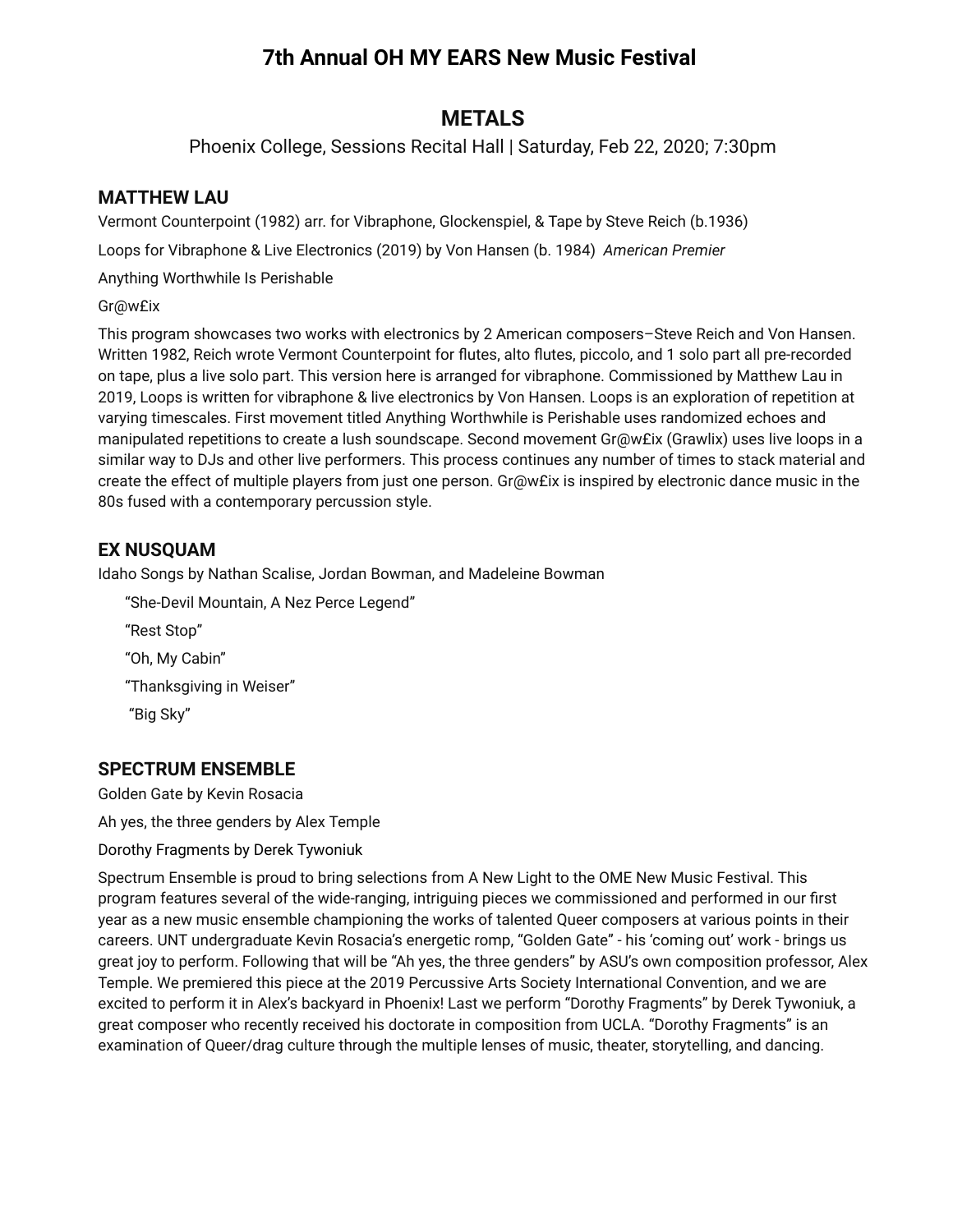# **7th Annual OH MY EARS New Music Festival**

### **BIOS:**

Hailed by the Aspen Times for his "soulful and technically impressive solo" at his vibraphone concerto debut at the Aspen Music Festival, percussionist **DR. MATTHEW LAU** performs a wide range of repertoire with an absolute commitmentto communicating the meaning and essence of percussion music to its audience, from arrangement of Bach's Violin Sonata on marimba to avantgarde contemporary pieces by Franco Donatoni and Iannis Xenakis. A finalist at the 2016 Italy Percussive Arts Society Competition Vibraphone Category, Matthew enjoys an international career, 2019 engagements include

countries like USA, Argentina, Taiwan, Spain, Australia, and Russia. Matthew obtained his Doctor of Musical Arts in contemporary percussion performance from Stony Brook University under the guidance of Eduardo Leandro. He holds a Master of Music from New York University. Matthew is an artist endorser of Marimba One, Black Swamp Percussion, and Elite Mallets (Spain), where his signature mallets are manufactured.

**EX NUSQUAM** (approximately Latin for "from nowhere"), is a new music art song duo that primarily presents original music centered on places in various parts of rural America. Formed in 2018 by Idaho native Jordan Bowman, soprano/composer, and Cape Cod (MA) native Nathan Scalise, composer/pianist, the duo has performed at SongSLAM events in Toronto and New York City, winning first prize in New York with "Big Sky" from Idaho Songs. Formerly based in Binghamton, NY, they have also performed in multiple concerts around New York's Southern Tier, presenting music about Idaho, upstate Pennsylvania, and Cape Cod.

**SPECTRUM ENSEMBLE** is a new music ensemble championing the work of talented LGBTQ+ artists. Based in Denton, TX, the ensemble commissions and performs new music by Queer composers at different points in their careers. As a young musician coming to terms with their identity, Jaime Esposito felt a distinct lack of LGBTQ+ role models in music. Jaime found that many other Queer musicians felt the same, and after discussing the idea with Stephen Hall - a friend from their undergraduate studies at Northwestern University they decided to create Spectrum Ensemble together. Still in its infancy, Spectrum Ensemble enjoyed a successful first year: commissioning five new works; presenting its debut concert in Denton TX; going on a tour promoting Queer representation at universities and art series throughout Texas and Oklahoma; and performing at the Percussive Arts Society International Convention. Spectrum Ensemble has three objectives: commission and perform great music of high caliber; increase representation of Queer artists in the concert music world; support LGBTQ+ advocacy organizations by donation part of concert proceeds.